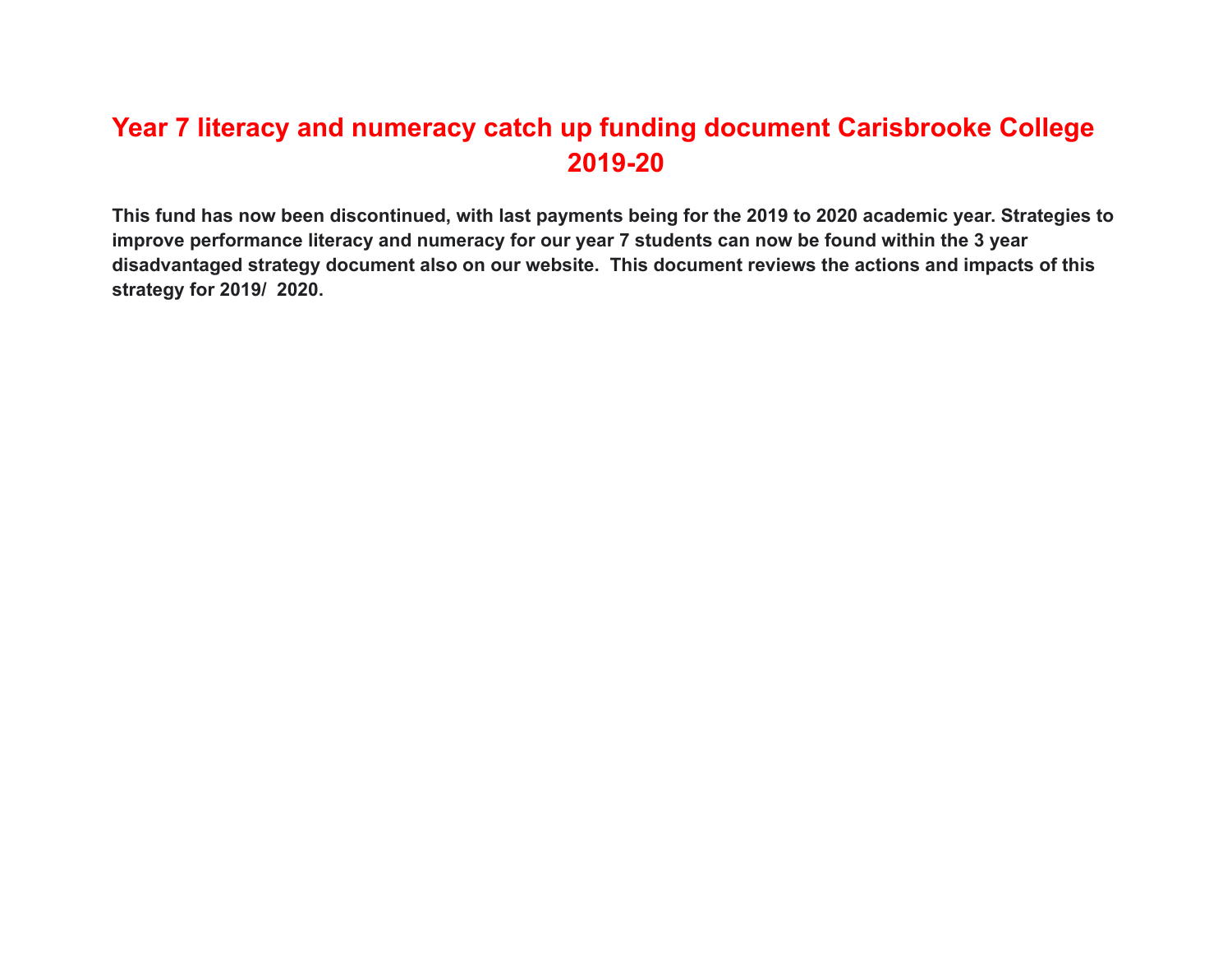## **Year 7 literacy and numeracy catch up funding document Carisbrooke College 2019-20**

### **Our strategic aim: High levels of progress in literacy and numeracy for Year 7 students eligible for** pupil Premium so that they catch up and attain in line with other students in their prior attainment **bracket by the end of 2021.**

**Use of funding:** literacy and numeracy catch-up premium give schools additional funding to support year 7 pupils who did not achieve the expected standard in Reading or maths at the end of Key Stage 2. the national curriculum tests at the end of Key Stage 2 are administered in mathematics, Reading and English grammar punctuation and spelling. people awarded a scaled score of 99 or less in numeracy or literacy has not met the expected standard in the test. this document accompanies the 3-year disadvantage funding document also published on the website

**Context-** in March 2020 the Covid-19 pandemic saw the country enter a series of lockdowns, home learning replaced school based learning in and centre assessed grades replaced exam grade at GCSE and A level Like many others the Catch up funding strategy had to adapt and intently focus to meet need in response to new circumstances, and as a result readers will see a range of statements added to the document showing where actions were created, focused, postponed or stopped as applicable to student need. This review shows impact in terms of pastoral support and educational resources as well as key assessment data and it also considers what probable outcomes would have been given trajectories and additional supportive evidence.

We continue to be committed to narrowing the attainment and progress gap over the life of the plan, making adjustments in light of reviews as needed in order to maximise progress. We have looked closely at our context, what we know works well for them, recommendations from the Sutton trust, GOV.UK and focused our strategy in line with the Federations wider school improvement.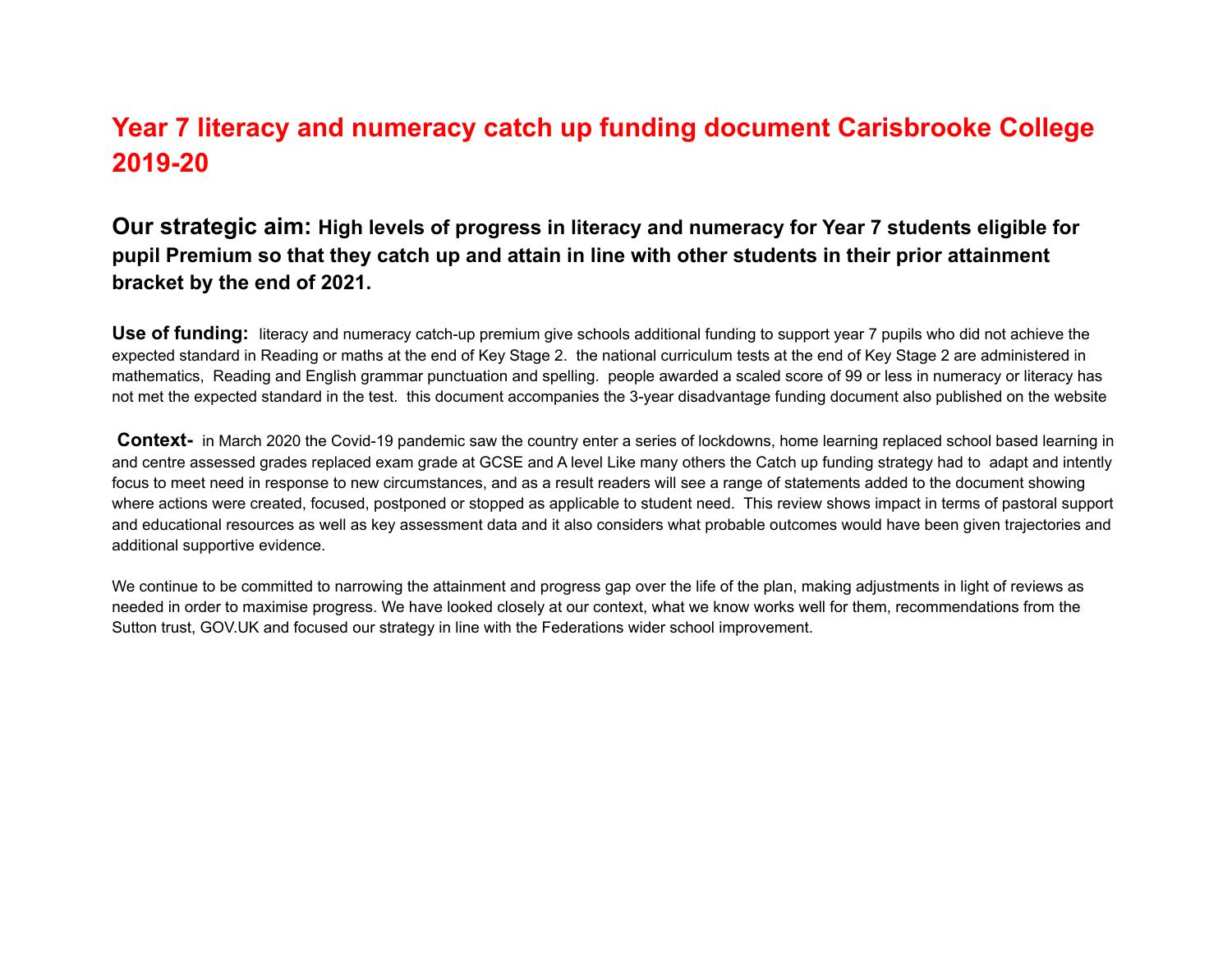| 1. Summary information      |                            |                                             |        |                                                  |              |  |
|-----------------------------|----------------------------|---------------------------------------------|--------|--------------------------------------------------|--------------|--|
| <b>Catch up Plan</b>        | <b>Carisbrooke College</b> |                                             |        |                                                  |              |  |
| Academic year               | 2019-20                    | Total pupil premium<br>budget projection:   | £18900 | Date of most recent<br>PP review                 | Oct 2020     |  |
| Total number of<br>students | 125                        | Number of students<br>eligible for PP grant | 33     | Date of next internal<br>review of this strategy | October 2021 |  |

Projection based on 2018-19 funding adjusted in line with % change in cohort of SAT scores lower than 100. As per guidance ( [www.gov.uk/guidance/scale](http://www.gov.uk/guidance/scaled)d-scores-at-key-stage-2) this figure will be updated when it is funded.

| 2. Students eligible for literacy and numeracy catch up premium                           |                                                                                                         |    |     |  |  |  |
|-------------------------------------------------------------------------------------------|---------------------------------------------------------------------------------------------------------|----|-----|--|--|--|
|                                                                                           | Of whom PP<br><b>Pupils eligible for the</b><br>All pupils<br>literacy and numeracy<br>catch up premium |    |     |  |  |  |
| Achieving less than 100 scaled score from average point score of<br>KS2 reading and Maths | 12                                                                                                      |    | 125 |  |  |  |
| Achieving less than 100 in KS2 reading scaled score average                               | 31                                                                                                      | 15 | 125 |  |  |  |
| Achieving less than 100 in KS2 maths scaled score (validated)                             | 17                                                                                                      | 13 | 125 |  |  |  |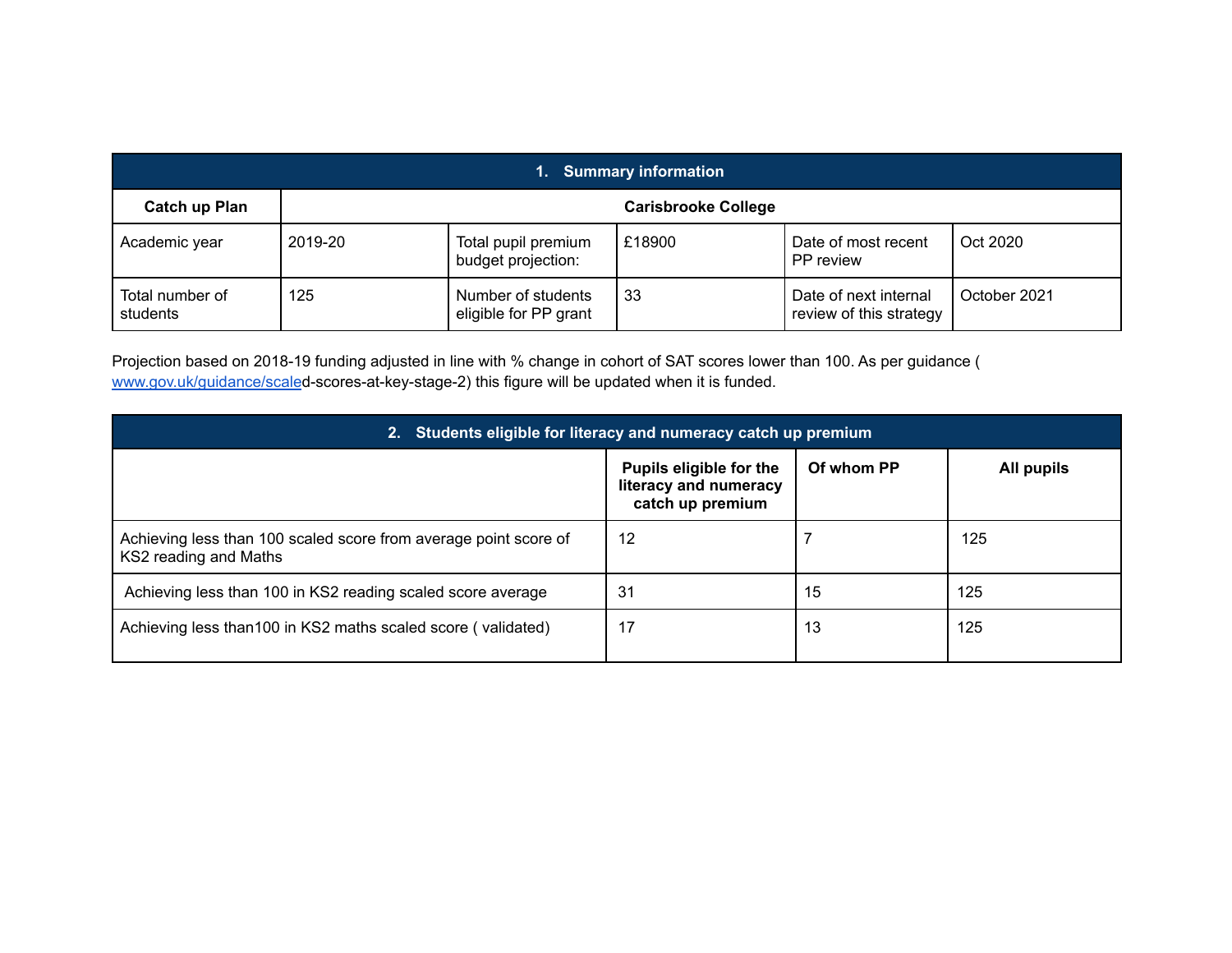#### **3. Barriers to future attainment**

|    | In school barriers-Students gaining less than 100 individual SAT test indicates a lower ability numeracy skills and or lower language and<br>communication skills than their peers. These students are often people premium students and might also have restricted access to after-school<br>and weekend sessions, they may be carers, have limited/no access to quiet home spaces and little or no ICT provision. |  |  |  |
|----|---------------------------------------------------------------------------------------------------------------------------------------------------------------------------------------------------------------------------------------------------------------------------------------------------------------------------------------------------------------------------------------------------------------------|--|--|--|
| ΙA | 50% of the students who did not achieve an average of 100 on the reading scaled score SAT results were PP. (out of the 31 out of 125<br>students who did not achieve 100 on their reading skills School 30 out of the 60 were PP).                                                                                                                                                                                  |  |  |  |
|    | 76% of the students who did not espinye an everges of 100 on the math seeks seem were DD (17 out of 125 otudents did not espinye                                                                                                                                                                                                                                                                                    |  |  |  |

| . B   76% of the students who did not achieve an average of 100 on the math scale score were PP. (17 out of 125 students did not achieve |
|------------------------------------------------------------------------------------------------------------------------------------------|
| 100 on their maths score and of these 13 out of 17 were PP).                                                                             |

|   | 4. Intended Outcomes                                                                        |                                                                                                                                                                                                                                                                                                                                           |  |  |  |  |
|---|---------------------------------------------------------------------------------------------|-------------------------------------------------------------------------------------------------------------------------------------------------------------------------------------------------------------------------------------------------------------------------------------------------------------------------------------------|--|--|--|--|
|   | Desired outcomes and how they will be<br>measured                                           | Success criteria                                                                                                                                                                                                                                                                                                                          |  |  |  |  |
| A | High levels of progress for English for<br>Year 7 students eligible for catch up<br>funding | students eligible for English catch up funding in Year 7 making much progress as their peers<br>by the end of the year so that at least 25% exceed progress I'll get some 90% expected<br>target and other students still make at least expected progress. it will be evidenced using<br>English assessments and autumn spring and summer |  |  |  |  |
| B | high levels of progress in maths for Year<br>7 students eligible for catch up funding       | students eligible for maths catch up funding in the S7 make as much progress as their peers<br>by the end of the year so that at least 25% exceed progress targets and 90% expected<br>target. This will be evidenced through maths assessment autumn spring and summer                                                                   |  |  |  |  |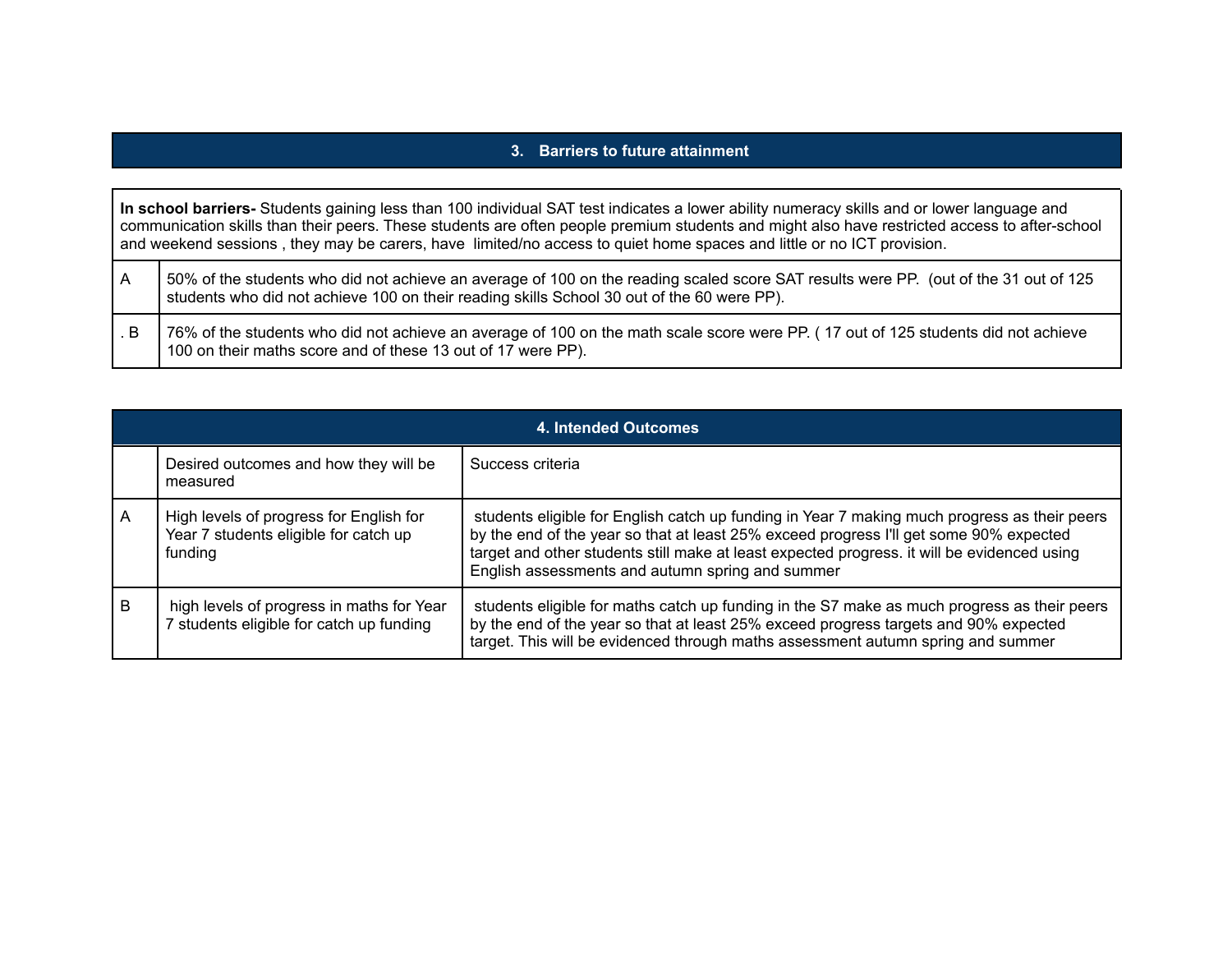### **4. Planned expenditure**

| Academic<br>year   | 2019-20                                                                                                                                                                                       | How we are using catch up funding to improve year 7 classroom pedagogy, provide targeted<br>support and support whole school strategies. actions are based upon DFE literacy and numeracy<br>catch-up strategy September 2018 and also our own experience of what works for us students. |                                                                                                        |                                                                                                                           |                                                  |                                              |
|--------------------|-----------------------------------------------------------------------------------------------------------------------------------------------------------------------------------------------|------------------------------------------------------------------------------------------------------------------------------------------------------------------------------------------------------------------------------------------------------------------------------------------|--------------------------------------------------------------------------------------------------------|---------------------------------------------------------------------------------------------------------------------------|--------------------------------------------------|----------------------------------------------|
| Desired<br>outcome | chosen action/ approach                                                                                                                                                                       | what is the evidence<br>and rationale for this<br>choice?                                                                                                                                                                                                                                | how we will ensure<br>it is implemented well                                                           | staff lead                                                                                                                | resources<br>required                            | when action/<br>approach will be<br>reviewed |
| A and B            | Accelerate classes for 10 to<br>12 students with SAT below<br>95 during maths and English<br>lessons with subject<br>specialist teachers to over<br>teach core skills<br>Estimated cost 15000 | High quality teaching in<br>small groups to over<br>teach Core skills will<br>drive up results                                                                                                                                                                                           | lesson drop ins<br>review of<br>assessment data in<br>English and maths.                               | English<br>head of<br>faculty<br>maths<br>head of<br>Faculty<br>assistant<br>headteach<br>er reading<br>disadvanta<br>ged | <b>Teachers</b><br>timetabled                    | After calendared<br>assessments              |
| A and B            | CAT Testing to identify<br>hidden underachievers and<br>SAT targets will be adjusted<br>upwards where findings<br>reflect prior attainment<br>indicated banding changes<br>needed.            | Assessing attainment<br>in Reading and<br>spelling.<br>measuring<br>discrepancies between<br>actual and expected<br>literacy attainment.<br>identifying underlying<br>problems in memory<br>and phonological skills                                                                      | lesson drop ins<br>review of<br>assessment data<br>based on department<br>test in English and<br>maths | exams<br>officer<br>HOY 7<br><b>AHT</b><br>leading<br><b>Disadvant</b><br>aged                                            | <b>CATT</b>                                      | End of year<br>results                       |
| A and B            | Set aspirational in achievable<br>targets for all students to<br>enable every student to<br>aspire to achieve at least a                                                                      | aspirational targets<br>enable all to belief in<br>their potential and<br>remove glass ceilings                                                                                                                                                                                          | review of curriculum<br>plans, medium term<br>plans end of<br>assessment maps to                       | <b>NKR DHT</b>                                                                                                            | Time in CPD to<br>develop targets<br>and mapping | October 2020                                 |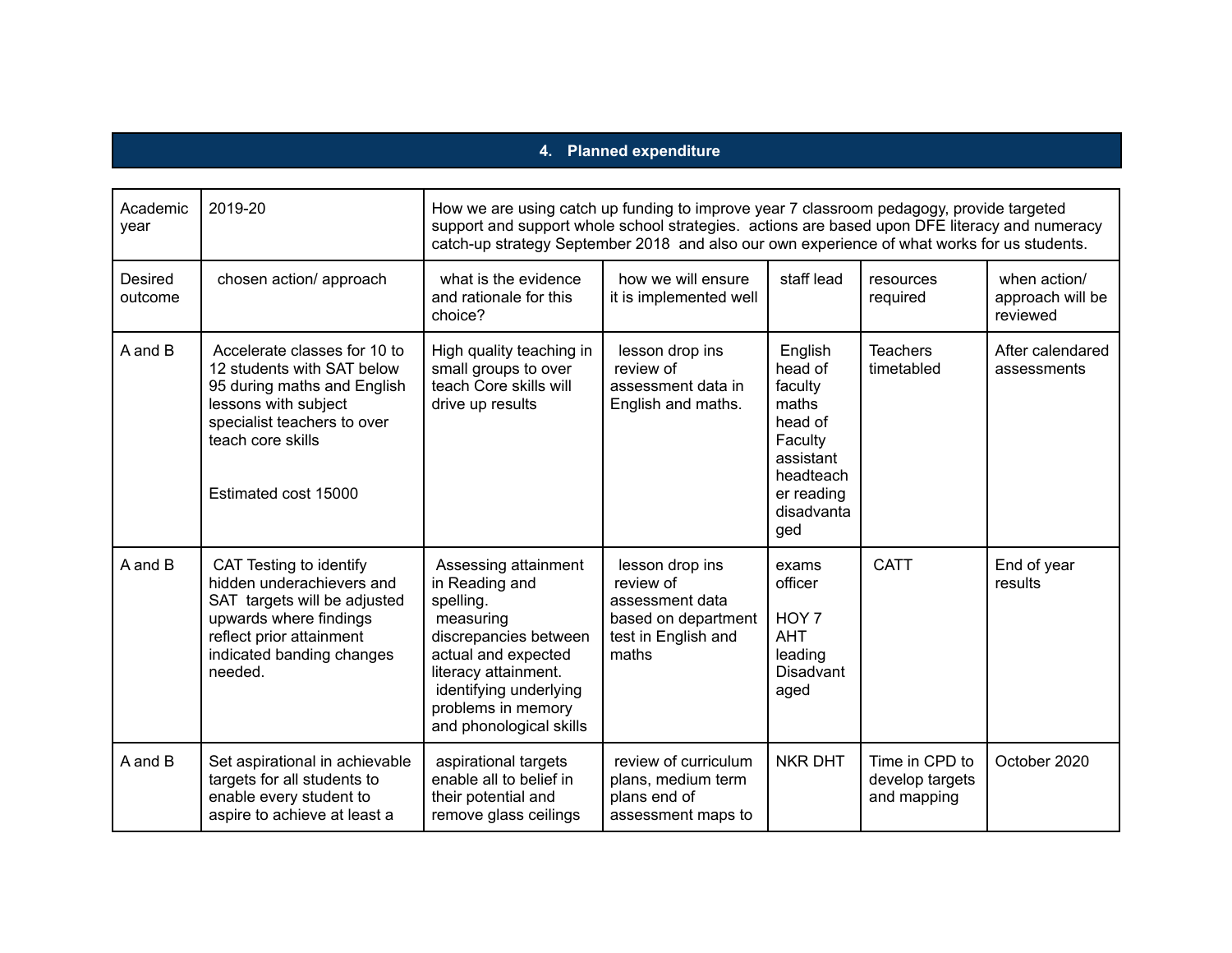|   | grade 5 on exit.<br>Implement youth of<br>curriculum plans, medium<br>term plans and weekly lesson<br>plans and assessment Maps<br>by Teachers to enable clear<br>progression routes for all<br>students<br>Progress maps and flightpath<br>printing estimated cost<br>£1,200 per subject total<br>£9600 | Rigorous planning and<br>execution of<br>progression enables all<br>students to develop<br>skills required to<br>achieve grade criteria                                                                                                                                                                                                                        | ensure aspirational<br>targets in place                                      |                                                                                               | Printing of<br>targets and<br>flightpaths for<br>all subjects and<br>all students.<br>£1500            |               |
|---|----------------------------------------------------------------------------------------------------------------------------------------------------------------------------------------------------------------------------------------------------------------------------------------------------------|----------------------------------------------------------------------------------------------------------------------------------------------------------------------------------------------------------------------------------------------------------------------------------------------------------------------------------------------------------------|------------------------------------------------------------------------------|-----------------------------------------------------------------------------------------------|--------------------------------------------------------------------------------------------------------|---------------|
| A | Tutor based reading program<br>for students<br>Cost estimate £1100 for new<br>contemporary books for<br>classes and also for printing<br>book reports                                                                                                                                                    | Students read<br>frequently and more<br>widely and discuss text<br>to improve<br>comprehension and<br>oracy.                                                                                                                                                                                                                                                   | tutor time drop in<br>student book<br>reviews                                | Librarian<br>Lead for<br><b>Disadvant</b><br>aged                                             | Book sets for<br>classes                                                                               | October 2020  |
| A | intensive literacy week for<br>Year 7 students with a s a t<br>score of lower than 97. to<br>engage students and develop<br>their confidence in literacy<br>through active tasks over the<br>course of one week<br>estimated cost £500                                                                   | literacy based week of<br>workshops using<br>teaching strategies to<br>develop confidence<br>and core skills in<br>literacy activities<br>include live readings of<br>Tempest at a baron<br>beach, drama music<br>and artist workshops<br>and presentations to<br>develop and improve<br>the articulation of<br>responses to a<br>complex Shakespeare<br>piece | student written<br>assessments prior to<br>and after the week of<br>literacy | literacy<br>lead and<br>assistant<br>headteach<br>er leading<br>disadvanta<br>ged<br>strategy | Alternative<br>activities for<br>teachers<br>involved<br>requires cover<br>artist in<br>residence cost | November 2020 |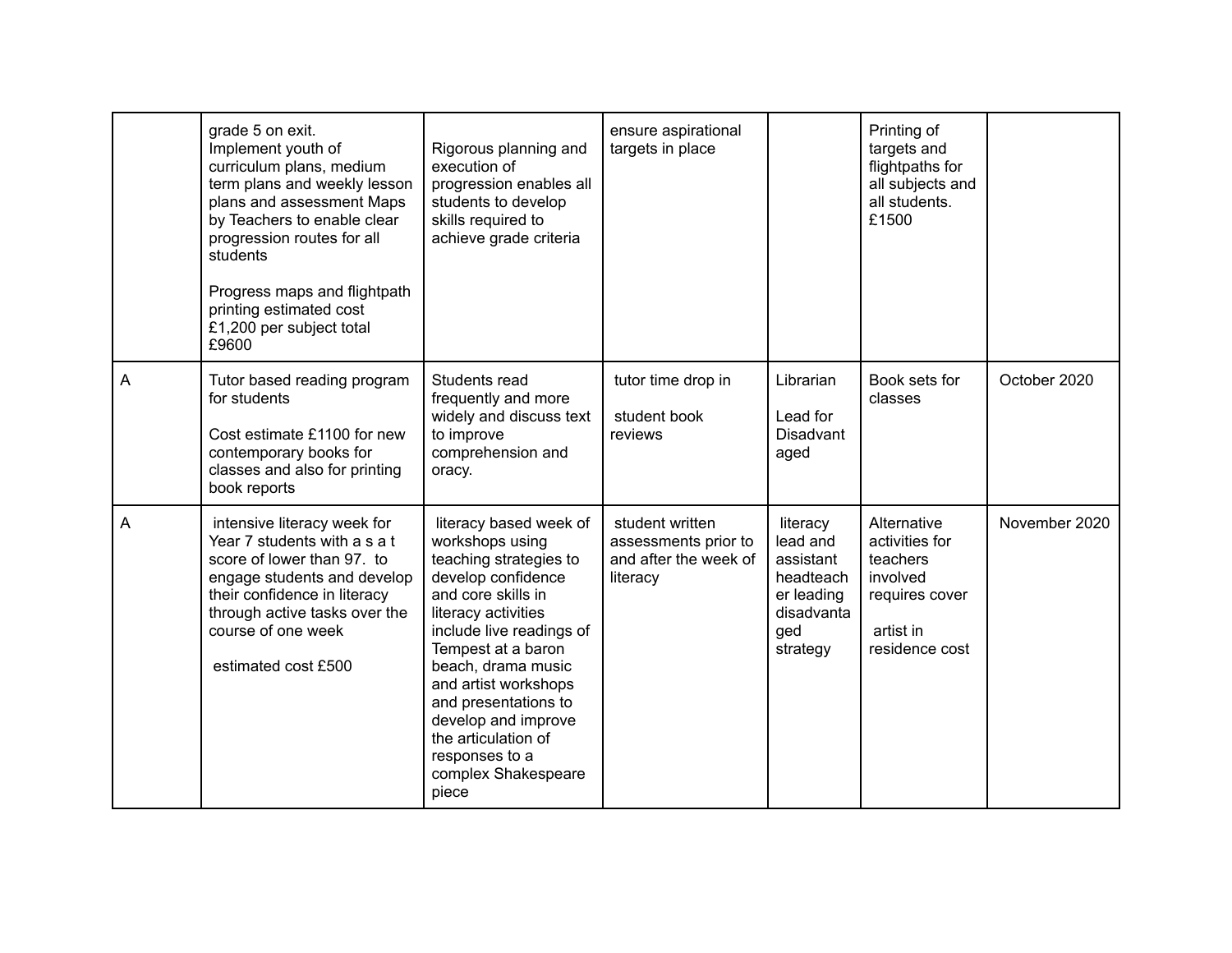| <b>Review of expenditure</b><br>5. |                                                                                                                                                                                                                                                         |                                                                                                                                                                                                                                                                                      |                                                                                                                                                                                         |                                                                                                                                                                                                                                                                                                                                                   |  |  |
|------------------------------------|---------------------------------------------------------------------------------------------------------------------------------------------------------------------------------------------------------------------------------------------------------|--------------------------------------------------------------------------------------------------------------------------------------------------------------------------------------------------------------------------------------------------------------------------------------|-----------------------------------------------------------------------------------------------------------------------------------------------------------------------------------------|---------------------------------------------------------------------------------------------------------------------------------------------------------------------------------------------------------------------------------------------------------------------------------------------------------------------------------------------------|--|--|
| focus                              | actions/ approach                                                                                                                                                                                                                                       | impact                                                                                                                                                                                                                                                                               | Lessons learned                                                                                                                                                                         | Worth continuing                                                                                                                                                                                                                                                                                                                                  |  |  |
| A and B                            | Accelerate classes for 10 to<br>12 students with S80 scores<br>below 95 Joe maths and<br>English lesson                                                                                                                                                 | In English students were<br>progressing at a rate where<br>if they had been able to<br>continue their education in<br>the March lockdown then<br>they would have securely<br>target indeed 7 out of 10 had<br>already met the end of your<br>target and en route to<br>exceed target | Small groups with specialist<br>intervention is successful when<br>needs analysis is used to<br>identify specific areas for<br>development and these are<br>then worked on and improved | Yes.<br>As a result of lockdown,<br>many of the students<br>within in these groups<br>require additional<br>sessions in 8 to support<br>their core skills<br>development further                                                                                                                                                                  |  |  |
| A and B                            | Cat testing was undertaken<br>by all students and identified<br>hidden under retainers when<br>compared with SAT testing.<br>child gets adjusted upwards<br>where findings reflective<br>prior attainment indicated<br>banding changes were<br>required | Hidden students were<br>progressing at a rate where<br>if they had been able to<br>continue their education<br>after the March lockdown<br>they would have securely<br>met their targets in their new<br>banding.                                                                    | Changing prior attainment<br>banding effectively remove<br>glass ceilings for students who<br>underperform in SAT                                                                       | Yes<br>further development is<br>required to involve<br>parents in the process of<br>CAT testing to enable a<br>greater understanding of<br>the learning preferences<br>of their child and of the<br>specific nature of support<br>that can be given at home<br>additionally this will<br>improve homeschool<br>relationships for all<br>students |  |  |
| A and B                            | Aspirational in achievable                                                                                                                                                                                                                              | students are increasingly                                                                                                                                                                                                                                                            | Clear targets related to grades                                                                                                                                                         | Yes                                                                                                                                                                                                                                                                                                                                               |  |  |